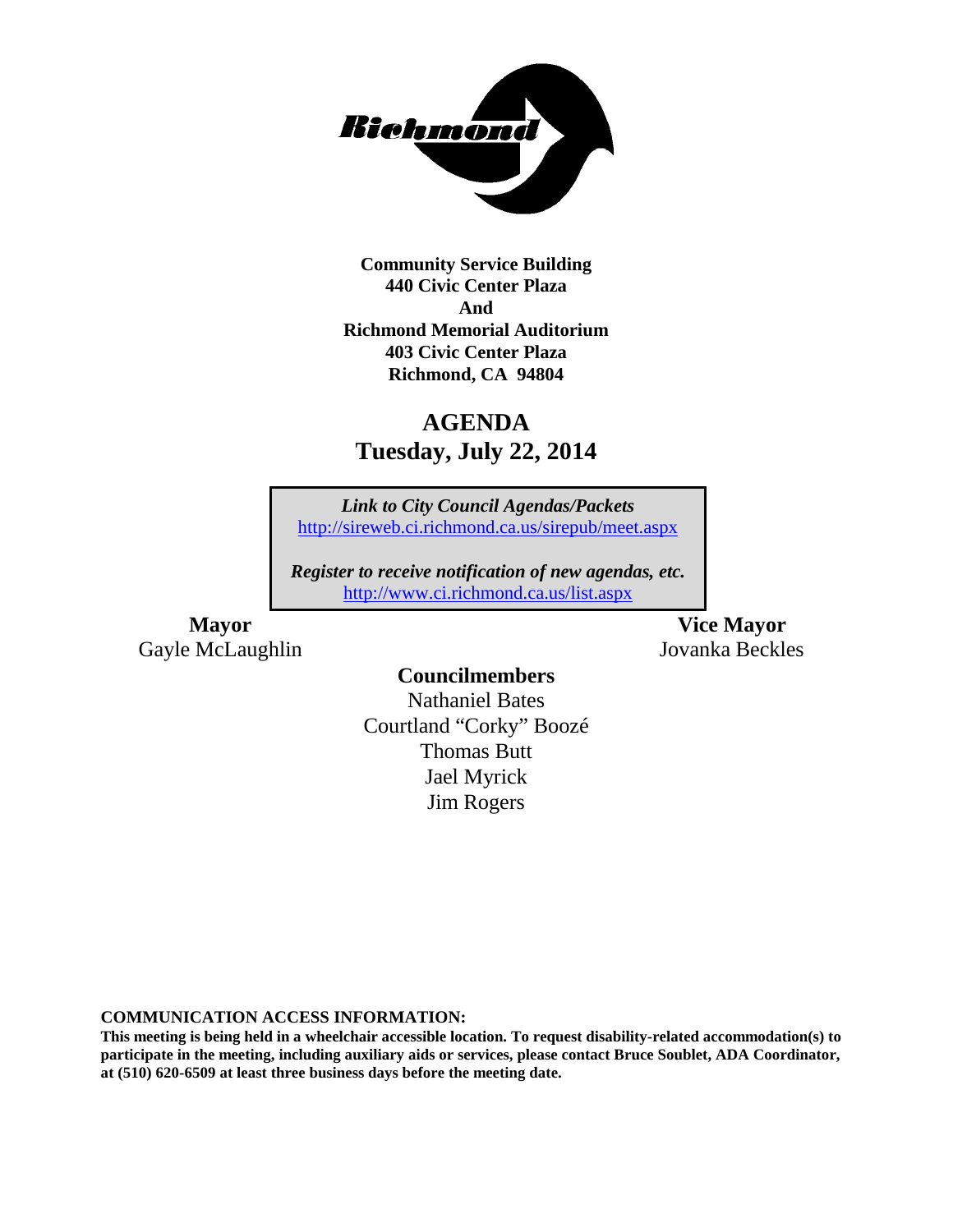# **MEETING PROCEDURES**

The City of Richmond encourages community participation at its City Council meetings and has established procedures that are intended to accommodate public input in a timely and time-sensitive way. As a courtesy to all members of the public who wish to participate in City Council meetings, please observe the following procedures:

**PUBLIC COMMENT ON AGENDA ITEMS:** Anyone who desires to address the City Council on items appearing on the agenda must complete and file a pink speaker's card with the City Clerk **prior** to the City Council's consideration of the item. Once the City Clerk has announced the item and discussion has commenced, no person shall be permitted to speak on the item other than those persons who have submitted their names to the City Clerk. Your name will be called when the item is announced for discussion. **Each speaker will be allowed TWO (2) MINUTES to address the City Council on NON-PUBLIC HEARING items listed on the agenda.**

### **SPEAKERS ARE REQUESTED TO OCCUPY THE RESERVED SEATS IN THE FRONT ROW BEHIND THE SPEAKER'S PODIUM AS THEIR NAME IS ANNOUNCED BY THE CITY CLERK.**

Any law enforcement officer on duty or whose service is commanded by the presiding officer shall be Sergeant-at-Arms of the Council meetings. He/she, or they, shall carry out all orders and instructions given by the presiding officer for the purpose of maintaining order and decorum at the Council meetings (City Council Rules of Procedure and Order Section III F, RMC Section 2.12.030).

**\*\*\*\*\*\*\*\*\*\*\*\*\*\*\*\*\*\*\*\*\*\*\*\*\*\*\*\*\*\*\*\*\*\*\*\*\*\*\*\*\*\*\*\*\*\*\*\*\*\*\*\*\*\*\*\*\*\***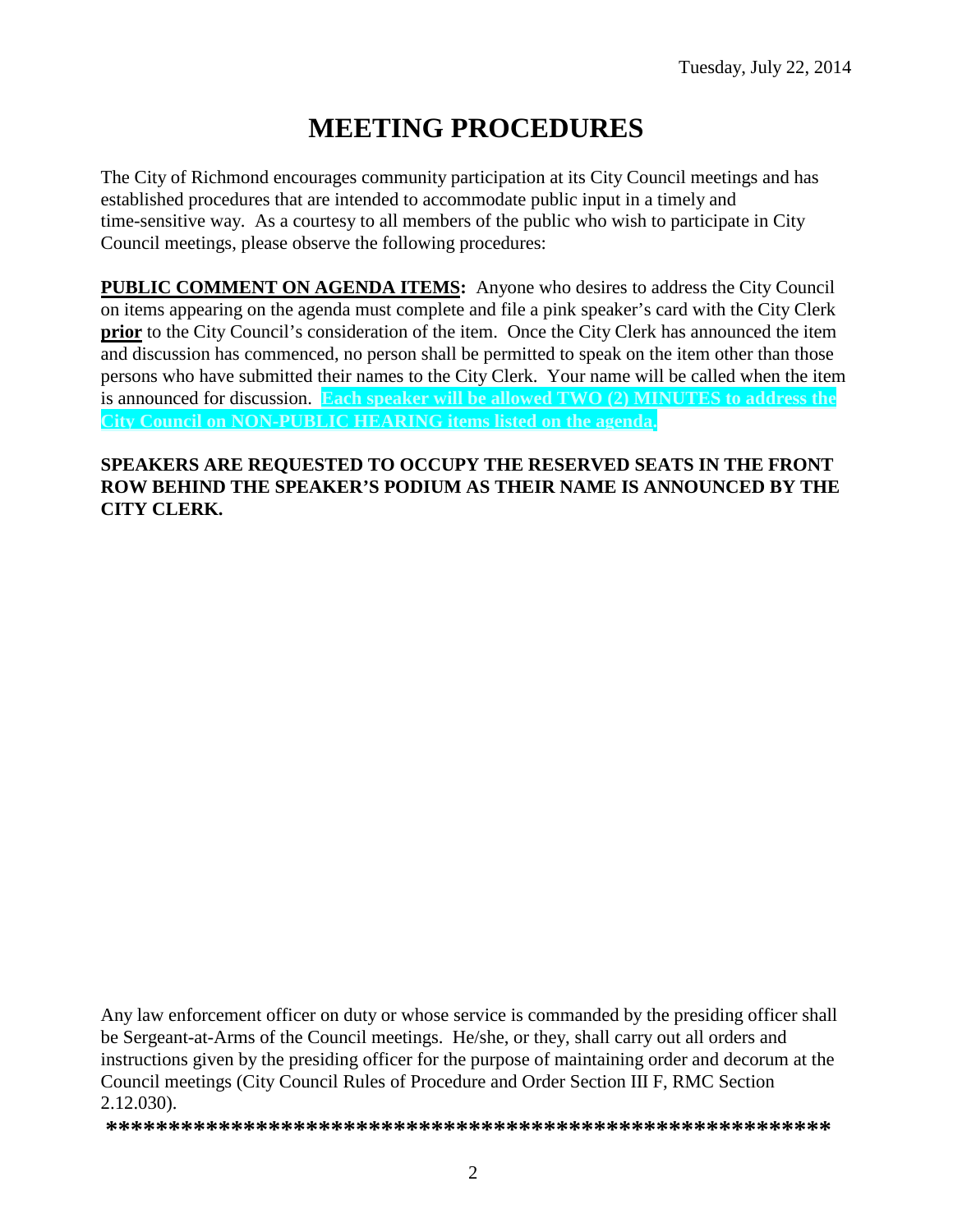## **SPECIAL MEETING OF THE RICHMOND CITY COUNCIL**

#### 5:30 p.m.

### **PRESENTATION OF PROCLAMATION AND THE STUDY AND ACTION SESSION WILL BE HELD IN THE COUNCIL CHAMBERS AT 440 CIVIC CENTER PLAZA**

- **A. PLEDGE TO THE FLAG**
- **B. ROLL CALL**
- **C. STATEMENT OF CONFLICT OF INTEREST**
- **D. AGENDA REVIEW**

### **E. PRESENTATIONS, PROCLAMATIONS, AND COMMENDATIONS**

**E-1.** PROCLAMATION to Lynda Crayton recognizing her contribution to the community and her recent retirement from Comcast as the California Senior Director of Government Affairs - Mayor McLaughlin (620-6503), Councilmember Bates (620-6743), and Councilmember Boozé (620-6593).

### **F. STUDY AND ACTION SESSION**

**F-1.** RECEIVE a presentation on the Mayor's 2014 Youth Summit focusing on a City of Richmond Youth Council and ADOPT a resolution establishing a Richmond Youth Council - Mayor McLaughlin (620-6503).

### **RECESS TO RECONVENE AT RICHMOND AUDITORIUM 403 CIVIC CENTER PLAZA**

### **G. PUBLIC HEARINGS - NOT EARLIER THAN 6:30 P.M.**

**G-1.** CONDUCT a public hearing to receive comments on the certification of the Final Environmental Impact Report, Conditional Use Permit, Design Review Permit and other related approvals or agreements for the Chevron Refinery Modernization Project, and any appeal of the Planning Commission action, on the Project. No decision on the Project will be made by the City Council before July 29, 2014. For purposes of informing public comment at the July 22, 2014, hearing, staff recommends action by the City Council at its meeting on July 29, 2014 to: (1) ADOPT a resolution deciding the appeal of Planning Commission Resolution 14-11, certifying the Final Environmental Impact Report, adopting Findings, adopting a Mitigation Monitoring and Reporting Program, and directing the city manager to enter into a Memorandum of Understanding with